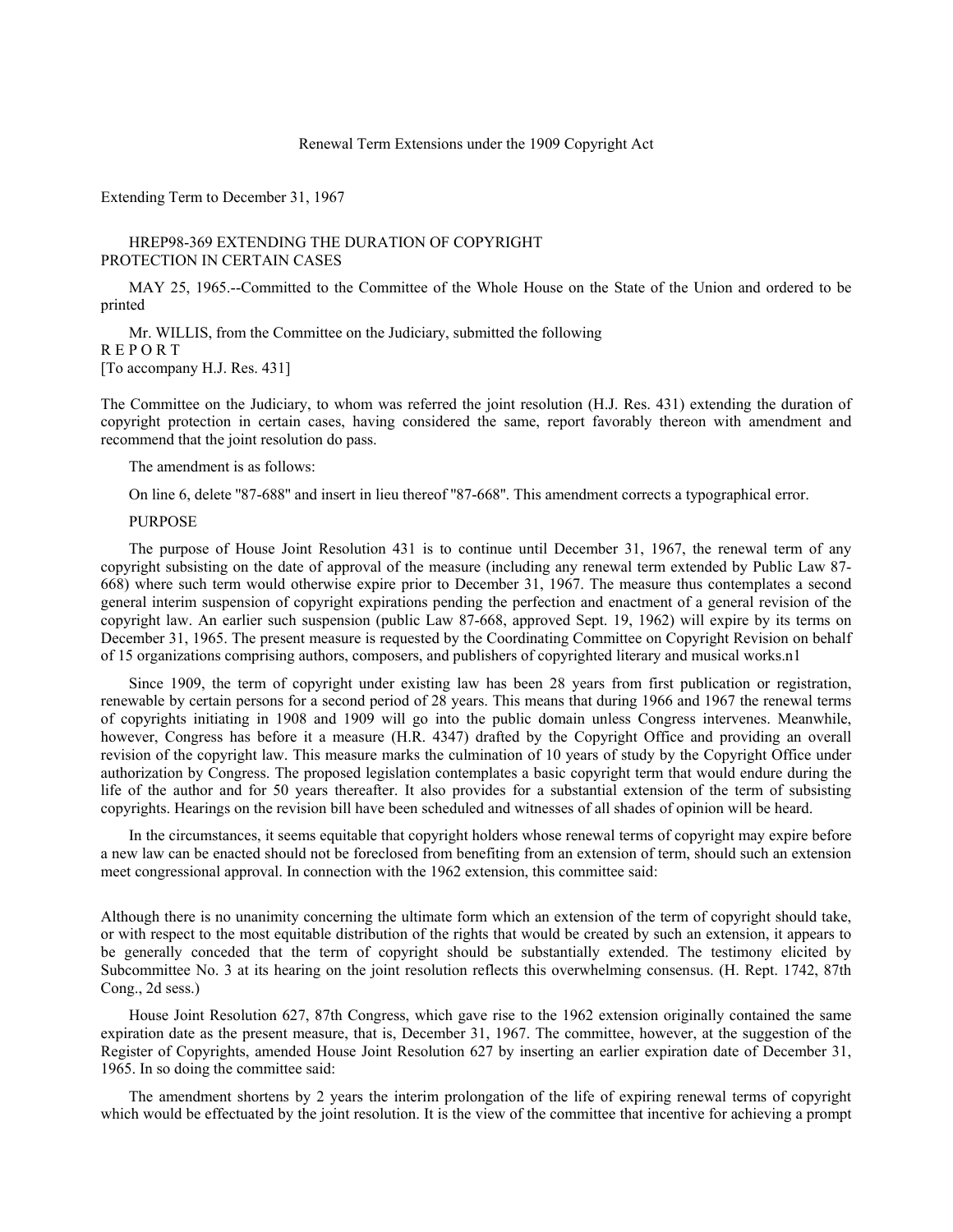overall revision of the copyright law (in which permanent extension of copyright term would be only one element) might be unduly impaired by suspending all expirations beyond 1965. (H. Rept. 1742, 87th Cong., 2d sess.).

Since the enactment of Public Law 87-668, substantial progress has been made toward the realization of copyright law revision. Numerous meetings of groups and individuals interested in copyrights were held under the auspices of the Register of Copyrights and others. In July 1964, Chairman Celler introduced H.R. 11947 (88th Cong.) at the Register's request, and on February 4, 1965, he similarly introduced H.R. 4347, the subject of the scheduled hearings. It thus appears that the adoption of the 1962 interim extension measure did not appreciably retard the general revision program, and that after 10 years of study by the Copyright Office and others, congressional scrutiny of a revision bill has become a reality. On the other hand, both Houses of Congress may not have had time to complete their study of the measure and enact it before December 31, 1965, when the 1962 extension will expire. In the circumstances, the committee believes that a further 2-year extension, to December 31, 1967, to assure persons whose renewal terms of copyright will otherwise expire of the benefits of the new law, is appropriate and it accordingly recommends adoption of the resolution.

Attached hereto as exhibit A is a letter from the Coordinating Committee on Copyright Revision, requesting the subject legislation and submitting a memorandum in support thereof.

EXHIBIT A

EXHIBIT A

THE COORDINATING COMMITTEE ON COPYRIGHT REVISION, *April 21, 1965.*

HON. EDWIN E. WILLIS, *House of Representatives, House Office Building, Washington, D.C.*

DEAR REPRESENTATIVE WILLIS: There is enclosed a statement setting forth the importance of legislation to extend the protection of works now in the second term of copyright to extend through December 31, 1967.

This statement is submitted in behalf of American Book Publishers Council, American Guild of Authors and Composers, American Society of Composers, Authors, and Publishers, American Society of Magazine Photographers, American Textbook Publishers Institute, Association of American University Presses, Authors League of America, Broadcast Music, Inc., Composers and Lyricists Guild of America, Motion Picture Association of America, Music Publishers Association of the United States, Music Publishers Protective Association, Society of Magazine Writers, and Writers Guild of America.

These organizations include among their members most American authors, composers, and other creators of copyrighted works and most of the individuals and firms in the Nation devoted to the dissemination of literature and music.

It was the obvious intent of Congress, in enacting Public Law 87-668, to preserve the present status of copyrighted works until Congress should have an opportunity to decide whether it wishes to enact the general copyright revision bill (H.R. 4347) now before your committee.

It is clear that the general revision bill (H.R. 4347) commands very broad support and its enactment by the 89th Congress, with such amendments as the Congress may wish to make, would appear to be highly probable. The care with which Congress will wish to consider so important a matter, and the pressures of other demands on its time, make it reasonably clear that the second as well as the first session may be necessary to complete passage. If this should prove to be the case, and if an extension bill like that here proposed is not enacted in this calendar year, all the works Congress sought to protect by Public Law 87-668 will fall into the public domain after December 31, 1965, and the intention of the Congress in enacting that law will have been frustrated.

We urgently hope, therefore, that your committee will give the earliest practicable consideration to an extension bill such as that here proposed.

We understand that the Register of Copyrights concurs fully in this proposal.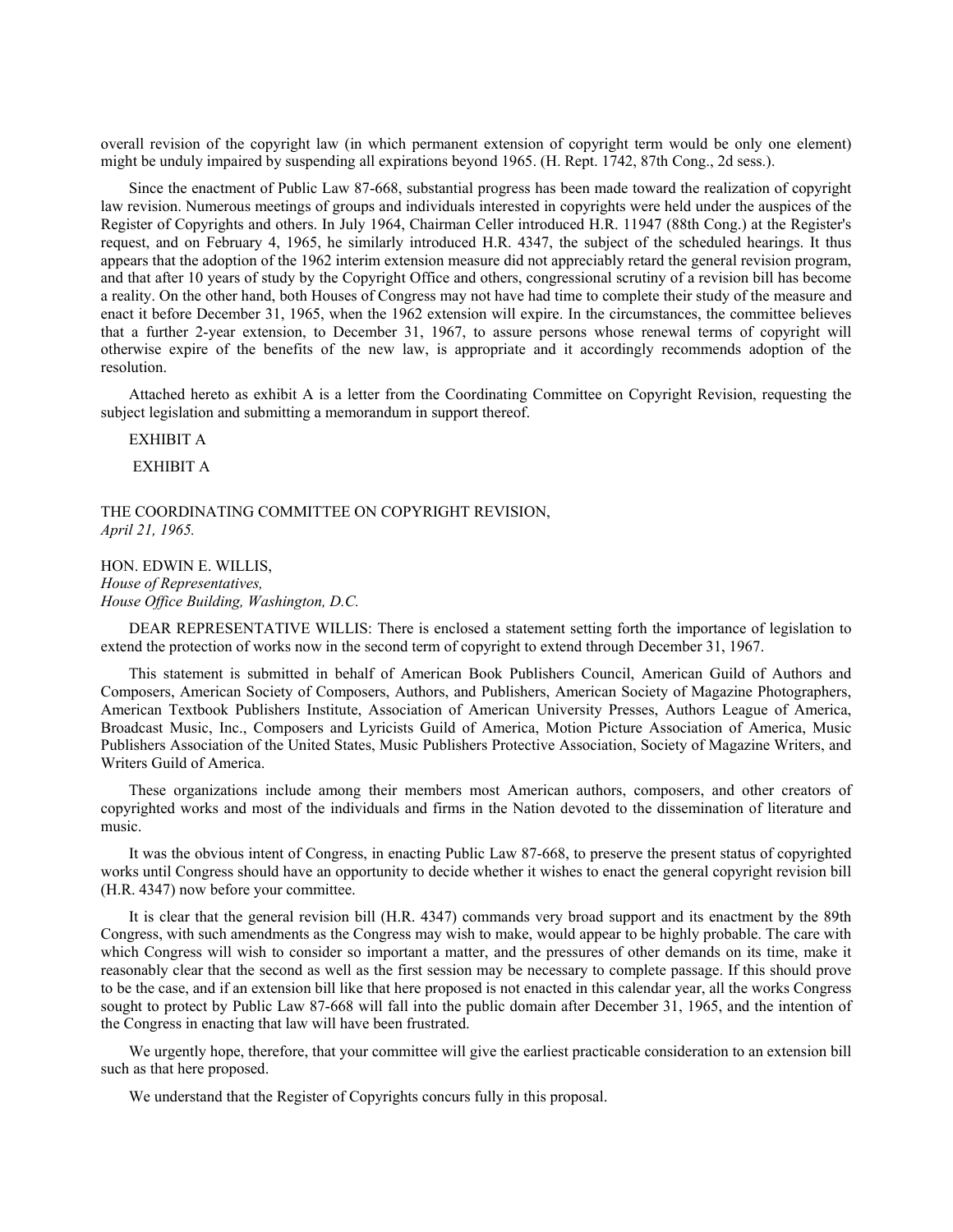## Sincerely yours,

## DAN LACY.

P.S.--Since this letter was written, the National Audio-Visual Association has asked to be included in the list of organizations supporting the proposed copyright extension bill.

MEMORANDUM IN SUPPORT OF A PROPOSED JOINT RESOLUTION FOR AN INTERIM EXTENSION OF SUBSISTING COPYRIGHT RENEWAL TERMS

This memorandum is submitted in support of a request that an interim extension, until December 31, 1967, be provided for all subsisting copyright renewal terms which would otherwise expire prior to that date. Submitted herewith is a draft of a proposed joint resolution patterned upon Public Law 87-668 (Sept. 19, 1962), which could accomplish that purpose.

When the Congress considered the joint resolution (H.J. Res. 627), which was subsequently enacted as Public Law 87-668 (Sept. 19, 1962), the proponents thereof had requested an extension which would continue the renewal terms until December 31, 1967. That request had been predicated upon an estimate that the revision of the copyright law, which was then in the process of being formulated, would take approximately 4 to 5 years. For that reason, a 5-year extension was sought.

The Register of Copyrights and the Librarian of Congress, although not opposing an extension in principle, expressed concern that the prolongation of copyright terms might ''delay the sorely needed revision of the copyright law as a whole.'' It was suggested by the Register that, ''the period of extension should run no longer than 2 or 3 years.''

The House Judiciary Committee, reporting favorably upon the resolution, proposed an amendment which shortened, by 2 years, the interim prolongation of the life of expiring renewal terms. It said (Rept. No. 1742, 87th Cong., 2d sess.):

''The amendment shortens by 2 years the interim prolongation of the life of expiring renewal terms of copyright which would be effectuated by the joint resolution. It is the view of the committee that incentive for achieving a prompt overall revision of the copyright law (in which permanent extension of copyright term would be only one element) might be unduly impaired by suspending all expirations beyond 1965.''

It now appears that significant progress has been made toward the achievement of copyright revision. At the time the committee report was issued, no actual bill for the revision of the copyright law had as yet been prepared for submission to Congress. The project was still in its preliminary discussion stage.

The adoption of the interim extension resolution did not impede the progress of the general revision program. On the contrary, that action and the committee's favorable report gave to the revision program even greater impetus and encouragement.

Numerous meetings of groups and individuals interested in copyright and located in all parts of the country were held under the auspices of the Register of Copyrights, of the American Bar Association Section of Patents, Trademarks, and Copyrights, and of other organizations. These meetings produced and stimulated various suggestions and proposals which have been carefully considered, discussed, and freely debated.

In July 1964 a revision bill was introduced in the House of Representatives by Mr. Celler, chairman of the Judiciary Committee, and a companion bill was presented in the Senate by Senator McClellan, (H.R. 11947, S. 3008). The provisions of these bills were again carefully reviewed and widely debated, and various changes were proposed to improve or clarify the language of the bill. Changes on matter of substance were also proposed.

On February 4, 1965, H.R. 4347 and S. 1006 (identical bills), were introduced giving effect to many of these proposals.

This committee has recently announced that hearings on H.R. 4347 would commence on May 12, 1965. It is therefore respectfully submitted, not only that significant progress has been made, but that the ultimate goal of a new copyright law can be achieved in the foreseeable future.

These developments support the conclusion that no time has been wasted and no effort has been spared to reach this stage. The time consumed has manifestly been profitably devoted to a full exploration of the needs and necessities of all segments of our society. This scrutiny has taken place with the closest cooperation between the Library of Congress, the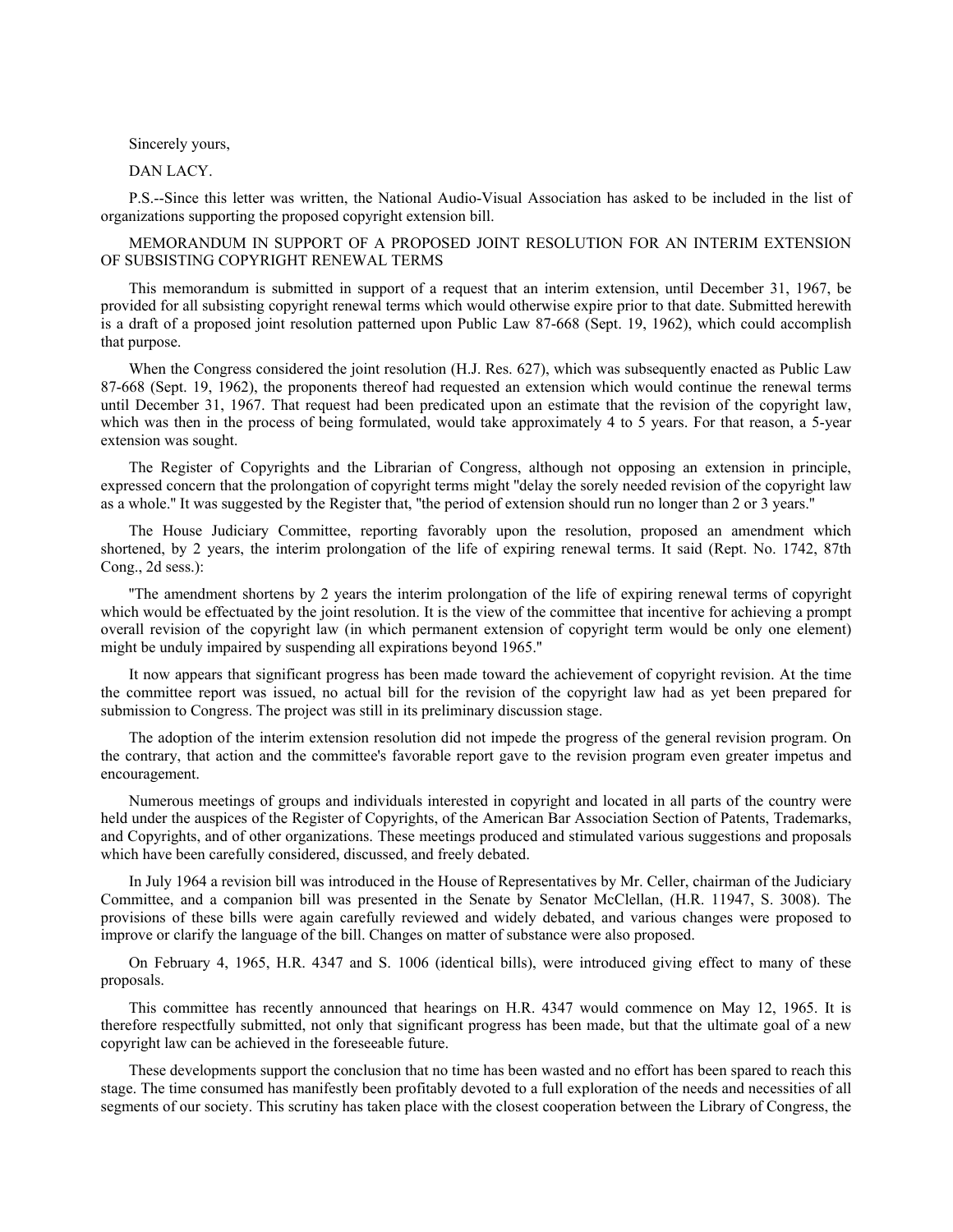Register of Copyrights, its panel of specialists, the various bar associations, and other groups and individuals who are interested in or affected by the copyright law.

It now appears that the estimate made by the proponents of the extension resolution was accurate and that by virtue of sheer logistics there is little likelihood that the bill before Congress can be enacted prior to the adjournment of the present session. It is contemplated that the provisions of the bill will be studied with the greatest of care both in the House and the Senate, and that numerous individuals and groups will want to be heard.

Congress is faced with many pressing problems and it is only reasonable to assume that the final enactment of the copyright bill cannot reasonably be expected in the present session. The additional 2 years extension which had been originally sought, should therefore be granted by the adoption of the joint resolution of which a copy is enclosed herewith.

Inquiry has been made of the Register of Copyrights and it now appears that his concern about an adverse effect of an extension no longer exists, and that he is in favor of the additional extension.

The revision bill pending in Congress (H.R. 4347) and (S. 1006) provides for a basic term of copyright which would endure during the lifetime of an author and 50 years after his death. It also provides for a substantial extension of the term of subsisting copyrights. It is only equitable that, those citizens whose renewal terms of copyright may expire prior to the enactment of the new law, should be enabled to enjoy benefits of the new law and should not be deprived thereof merely because of the time which has necessarily been consumed in forging this important legislation. In the interests of these citizens, most of whom are among the elderly groups, action should be taken, before the adjournment of Congress, to enact a resolution extending the terms of their copyrights.

SREP548 EXTENDING THE DURATION OF COPYRIGHT PROTECTION IN CERTAIN CASES

AUGUST 10, 1965.--Ordered to printed

Mr. MCCLELLAN, from the Committee on the Judiciary, submitted the following

R E P O R T [To accompany H.J. Res. 431]

The Committee on the Judiciary, to which was referred the joint resolution (H.J. Res. 431) extending the duration of copyright protection in certain cases, having considered the same, reports favorably thereon without amendment and recommends that the joint resolution do pass.

## PURPOSE

The purpose of this legislation is to continue until December 31, 1967, the renewal term of any copy right subsisting on the date of approval of this measure (including any renewal term extended by Public Law 87-668) where such term would otherwise expire prior to December 31, 1967. The joint resolution would provide an interim extension of the renewal term of copyright pending the enactment by the Congress of a general revision of the copyright laws, including a proposed increase in the length of the copyright term. This resolution would be the second such interim extension of copyright. The first extension (Public Law 87-668, approved September 19, 1962) will expire on December 31, 1965.

This legislation merely provides for the prolongation of the renewal term of copyright and does not involve creation of a new term of copyright.

#### STATEMENT

This legislation arises from a study of the U.S. copyright system authorized by the Congress in 1955. After extensive preparatory work, copyright revision bills were introduced in both Houses during the 88th Congress. During the current Congress copyright revision bills have again been introduced. The Senate bill (S. 1006) is now under consideration by this committee's Subcommittee on Patents, Trademarks, and Copyrights. This measure would increase the basic copyright term of new works from 28 years, renewable for a second period of 28 years, to a term for the life of the author and for 50 years thereafter. It also provides for a substantial extension of the term of subsisting copyrights.

Although this legislation is now receiving consideration in both Houses, it is doubtful that a new law can be enacted before the expiration of the temporary extension. In these circumstances it seems desirable that the terms of expiring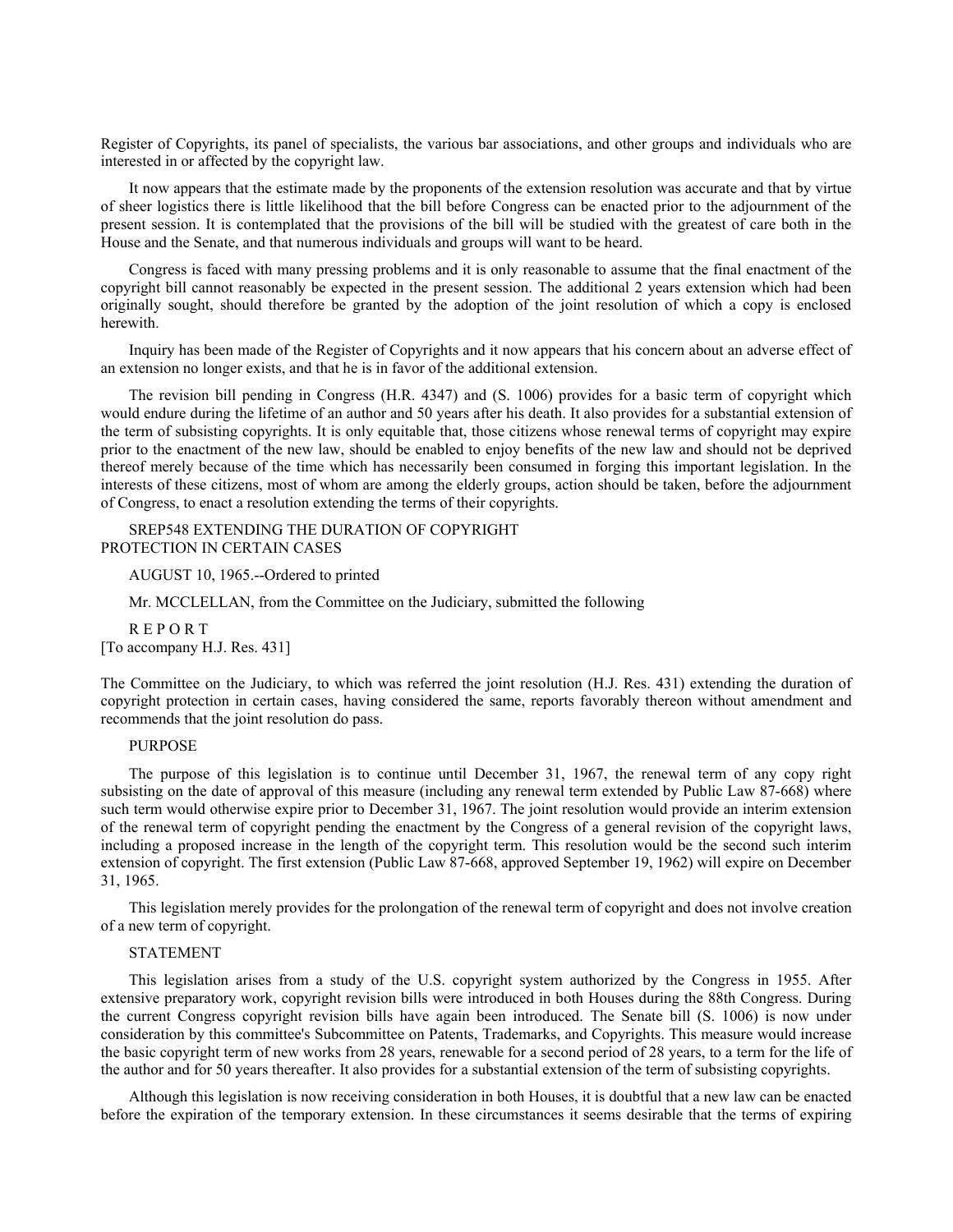copyrights should be extended so that the copyright holders may enjoy the benefit of any increase in term that may be enacted by the Congress. It is the view of the committee that the same considerations that led to the enactment of Public Law 87-668 warrant the approval of this joint resolution.

The present measure has been requested by the Coordinating Committee on Copyright revision representing a number of organizations comprising authors, composers, and publishers of copyrighted literary and musical works.

## AGENCY REPORT

Attached hereto and made a part hereof is the report of the Librarian of Congress on Senate Joint Resolution 82, which is identical to House Joint Resolution 431, as approved by the House of Representatives.

## LEGISLATIVE HISTORY

LEGISLATIVE HISTORY

THE LIBRARY OF CONGRESS, THE LIBRARIAN OF CONGRESS, *Washington, D.C., June 15, 1965.*

HON. JAMES O. EASTLAND, *Chairman, Senate Judiciary Committee, New Senate Office Building, Washington, D.C.*

DEAR SENATOR EASTLAND: This is in response to your letter of May 20 requesting our report on Senate Joint Resolution 82, extending the duration of copyright protection in certain cases.

This joint resolution would continue until December 31, 1967, the renewal term of all copyrights which would otherwise expire before that date, including those renewal copyrights which were previously extended until December 31, 1965, by Public Law 87-668, approved September 19, 1962.

Public Law 87-668 was enacted to preserve until December 31, 1965, renewal copyrights that would otherwise have expired, pending consideration of legislation for general revision of the copyright law which, it was contemplated, would lengthen the renewal term of all subsisting copyrights. The joint resolution (H.J.Res. 627, 87th Cong.) which became Public Law 87-668 had originally provided for an extension of the renewal copyrights that would otherwise expire until December 31, 1967. The earlier expiration date of December 31, 1965, was substituted at the suggestion of the Register of Copyrights to avoid the possible effect of a later date in slackening the impetus to work out a general revision bill.

Since the enactment of Public Law 87-668, good progress has been made toward a general revision of the copyright law. A completed draft of a revision bill was introduced by Senator McClellan in the Senate and Mr. Celler in the House of Representatives on July 20, 1964 (S. 3008 and H.R. 11947, 88th Cong.), at the request of the Register of Copyrights, for purposes of discussion. An amended bill, S. 1006 and H.R. 4347, was introduced by them in the present session of Congress on February 4, 1965, and hearings on H.R. 4347 are now in progress before a subcommittee of the House Committee on the Judiciary.

The pending revision bill would extend the renewal term of all subsisting copyrights to run for 19 years beyond the 28-year-renewal period provided in the present law. In accordance with the considerations that led to the enactment of Public Law 87-668, we believe it would be appropriate to preserve renewal copyrights now subsisting which will otherwise expire before enactment of a general revision bill.

Inasmuch as the legislative process for enactment of a general revision bill may not be completed this year, we recommend approval of Senate Joint Resolution 82 to continue all renewal copyrights now subsisting until December 31, 1967.

Sincerely yours,

L. QUINCY MUMFORD, *Librarian of Congress.*

**Public Law 89-142 89th Congress, H. J. Res. 431**